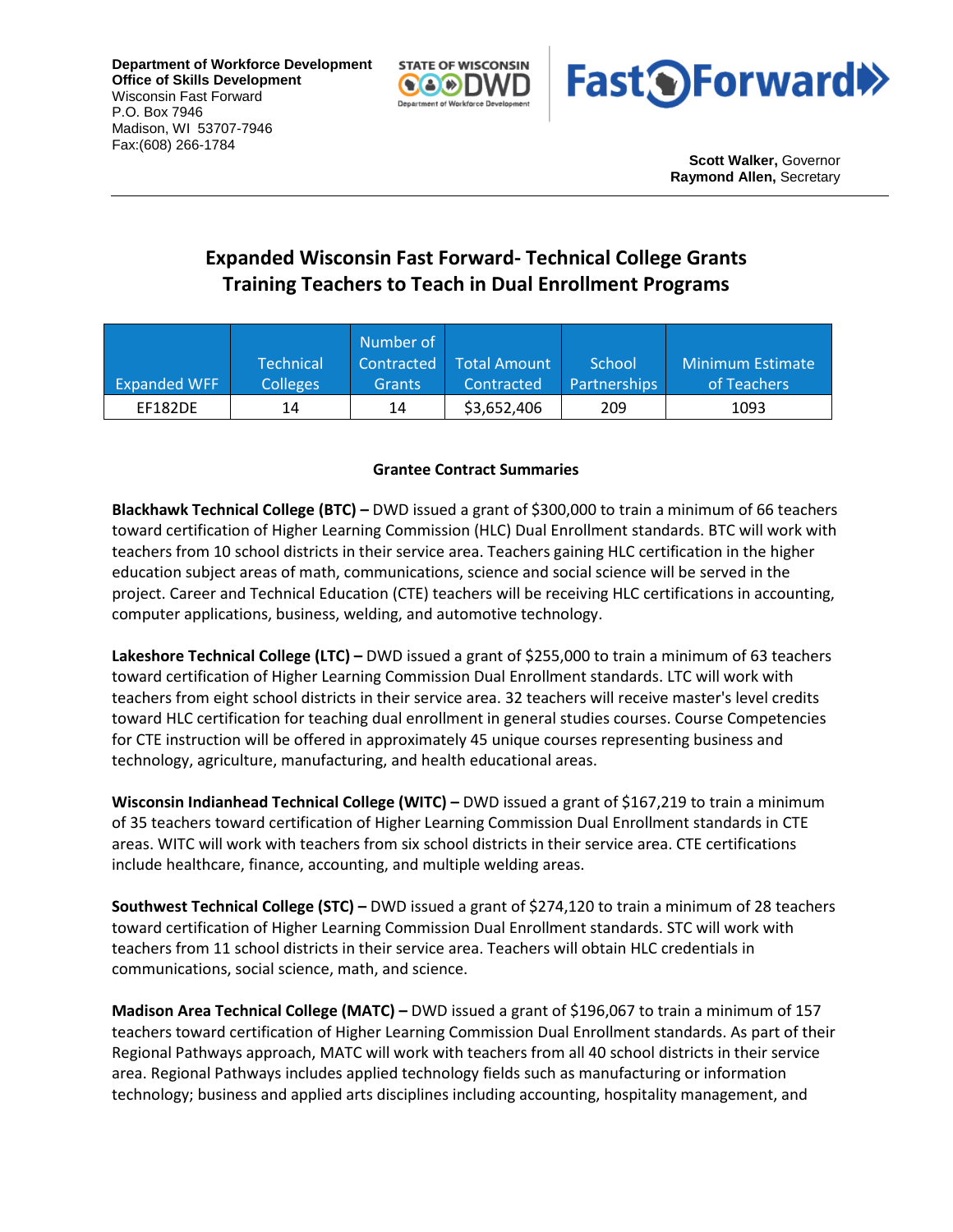**Department of Workforce Development Office of Skills Development** Wisconsin Fast Forward P.O. Box 7946 Madison, WI 53707-7946 Fax:(608) 266-1784





**Scott Walker,** Governor **Raymond Allen,** Secretary

farm business management; health education fields including medical or nursing assistants; and general education coursework underlying many of the embedded credentials in these pathways, particularly written communication and oral and interpersonal communication. MATC will target 50 teachers in general education and 107 in progress to CTE certification under HLC standards.

**Gateway Technical College (GTC) –** DWD issued a grant of \$290,000 to train a minimum of 37 teachers toward certification of Higher Learning Commission Dual Enrollment standards. GTC will work with teachers from seven school districts in their service area. Certifications for higher education related courses, general studies, and business level course are the primary areas. For CTE related courses, the range of HLC certification includes but is not limited to advanced manufacturing, information technology, industrial design, robotics, industrial maintenance, machining, tool and die, and data image analytics.

**Waukesha County Technical College (WCTC) –** DWD issued a grant of \$290,000 to train a minimum of 75 teachers toward certification of Higher Learning Commission Dual Enrollment standards. WCTC will work with teachers from 12 school districts in their service area. Some of the CTE focused dual credit certifications will target bookkeeping/accounting, certified nursing assistant training, welding, and carpentry teachers. Local school districts will identify the higher education needed to meet HLC qualifications.

**Chippewa Valley Technical College (CVTC) –** DWD issued a grant of \$290,000 to train a minimum of 145 teachers toward certification of Higher Learning Commission Dual Enrollment standards. CVTC will work with teachers from nine school districts in their service area. This project will focus on high demand certification areas in the region including automated processes, business management courses, medical terminology, culture of health care, math for technical trades, IT courses, welding courses, and machine tool courses. Graduate level work for dual enrollment courses will include chemistry, physics, English composition, math and logic, college algebra, oral and interpersonal communication, and anatomy and physiology.

**Northeast Wisconsin Technical College (NWTC) –** DWD issued a grant of \$290,000 to train a minimum of 36 teachers toward certification of Higher Learning Commission Dual Enrollment standards. NWTC will work with teachers from nine school districts in their service area. The focus will be on master-level high school teachers to meet the HLC requirements to deliver dual-credit courses in English, communications, and math.

**Mid-State Technical College (MTC) –** DWD issued a grant of \$275,000 to train a minimum of 50 teachers toward certification of Higher Learning Commission Dual Enrollment standards. MTC will work with teachers from 11 school districts in their service area. Graduate level courses in mathematics, communication, social and behavioral science and natural sciences will be offered to teachers needing graduate level certification. Healthcare, information technology, advanced manufacturing, and